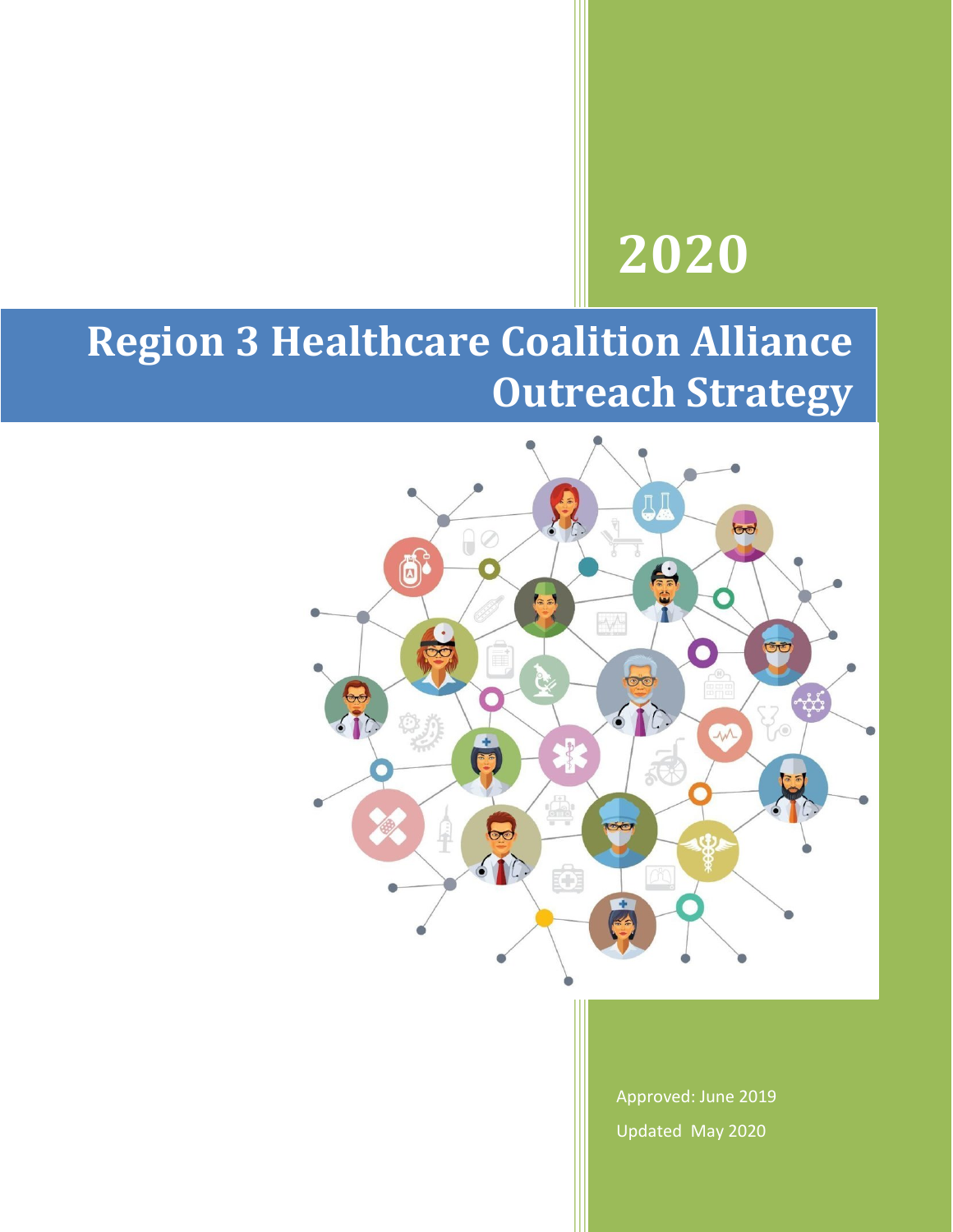The Region 3 Healthcare Coalition Alliance finds value in having a comprehensive strategy for outreach to potential member, a well as membership retention. To achieve our goal to grow the membership, the Alliance contracted with a marketing firm to implement the following strategy.

Outlined briefly below are the most important measures to ensure that the Region 3 Alliance outreach strategy is successful and focused on attracting members who will actively participate and provide essential assets to each coalition.

- Research
	- Research of potential facilities, and their administrator or executive staff. This is an important step in getting to the right person at each facility so "cold calls" become "warm calls".
- Outreach
	- Call facilities to confirm that the contact information from our research is correct and update our database. This is key to gaining access in order to educate administrators and safety personnel about the Coalition and the benefits of being a member.
- Email Marketing
	- Management of a personalized email system that sends out informative and "call to action" emails after phone calls are made. These follow up emails significantly increase conversion rates from prospects to members.
- Branding
	- Having a consistent brand ensures that potential members and the community recognize your Coalition and know and understand your mission.

#### **Successes for 2018-19**

Below you will find a comprehensive list of the marketing firm successes for the coalitions to date:

- Established custom processes for each coalition that address goals and deliverables
- Trained and placed key team members, each specializing in the 4 areas:
	- Research
	- Outreach
	- Email marketing
	- Branding
- Researched and identified over **2,000 facilities** across the three coalitions in Region 3
- Identified ~**1,300 facilities** as potential members
- Contacted **726 facilities** by phone and email
	- Still have 450 remaining facilities to contact for the coalitions in Region 3 and 150 facilities to make follow up calls to
- Converted 33% of contacted facilities into members
- Our outreach emails have an average open rate of **25.25%**
	- Average open rate in the government sector is 3.1%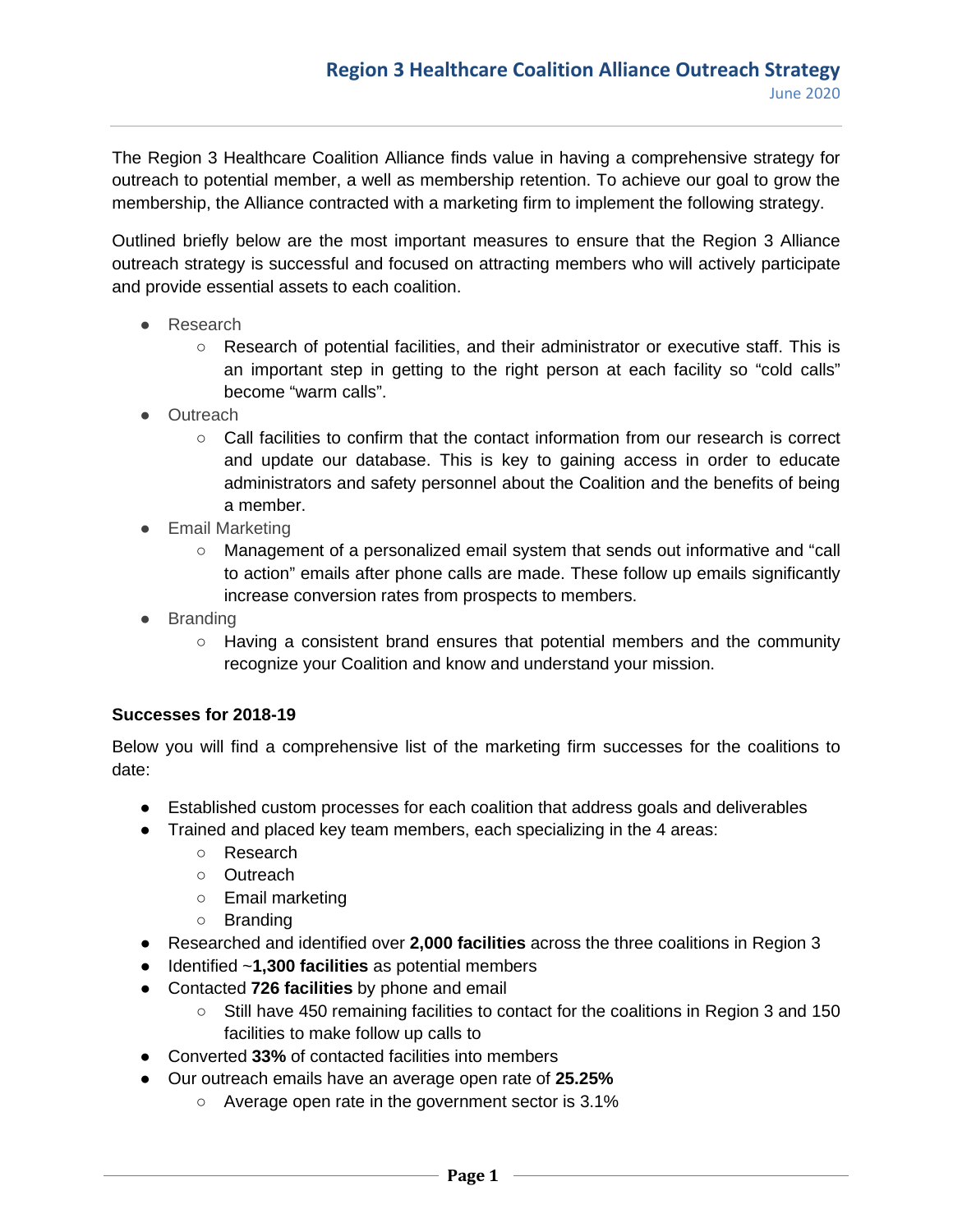○ 2.681 outreach emails have been sent to potential members

#### **Successes for 2019-2020**

A major initiative of the Alliance was to consolidate the communications for all members of the three coalitions. This used a three-pronged approach:

- Using a new communications and member management platform- ReadyOp
- Continuing the bi-monthly newsletters
- Standardization of coalition websites

The COVID-19 incident provided a unique opportunity to increase membership of each of the coalitions. During the COVID response, the Alliance created, and distributed daily situation reports to provide members with key points covered on the multitude of statewide conference calls, a centralized point for links to COVID resources and the most recent data for Florida.

As part of the daily Situation Reports, there was a link to *New Member Form* for non-members that received the report and wanted to join the Coalition. Since May of 2019, the Coalition has had a 17% increase in membership (577 members to 675 members). During the first two months of the COVID activation, there was a 9% membership increase.

#### **Long-Term Initiatives**

The following initiatives are recommended for a long-term strategy for a sustainable coalition.

Membership Outreach

- Continue with weekly research and database updates for potential members and current membership partners
- Continue outreach calls and conversations that clarify the benefits of coalition membership or partner

Member Referral Program

● Establishing a referral initiative would be a great way to ensure your current members are making it a point to share the benefits of coalition membership with their professional contacts.

Relationship Cultivation

● Holding non-structured "Think Tank" or social gatherings will allow for members to talk openly about ideas and opportunities they feel would help the coalition as a whole.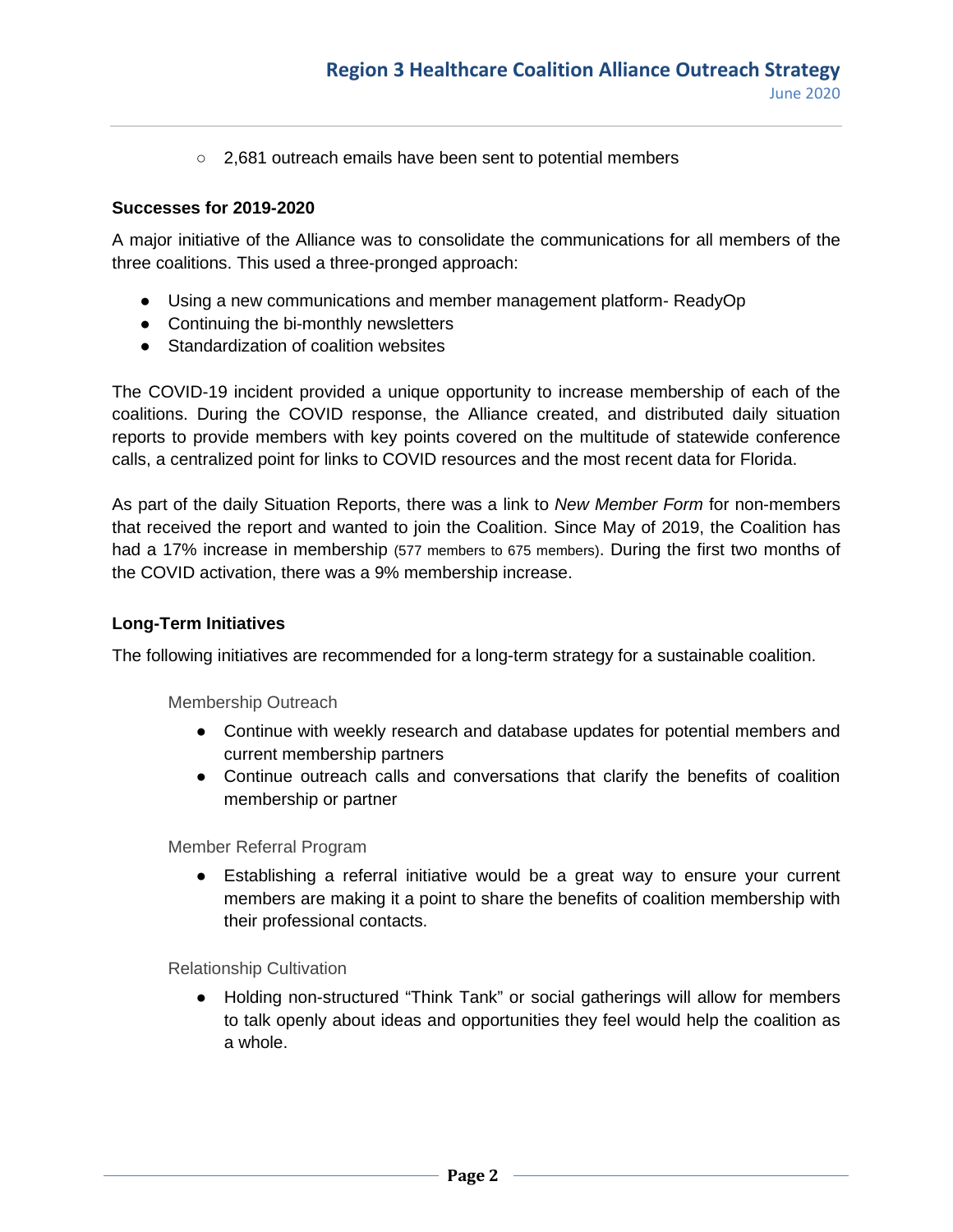• Social gatherings allow for members to get to know each other on a personal level and can also lead to members looking forward to monthly meetings and exercises.

## Special Trainings or Speakers

The goal should be for coalition members to feel as though they are getting something out of their membership. In the event membership is no longer free, current members would be willing to pay a membership fee if they perceive and have experienced that they gain more by being a member.

- Special Member Only Trainings
- Lunch & Learns sponsored by vendors and offered to members only
- Speakers that specialize in topics of interest to members at meetings and special events

#### Engaging Executives

Engaging executives, such as CEOs and Facility Owners, is the best way to make sure that facility leadership is on board and understands the value of coalition membership.

- Personal Relationships
	- Embrace the value of each executive or key facility personnel by acknowledging the value of their membership.
- Host a Quarterly Roundtable for Executives with Keynote Speakers
	- This is a great way to get leadership of different facilities together in the same room to discuss topics of concern at a higher level.
- Quarterly Newsletters or Report Cards
	- Personally send executives a newsletter or report card for their facility showing how many events, meetings, and trainings their representative has attended each quarter.

#### **Branding**

Working to engage, including participating at monthly meeting, having them serve as ambassadors to the coalition who share their experiences with peers and delegates.

- Monthly Newsletters
	- Send monthly newsletters that are engaging:
		- Include tips
		- Include invitations to training and links to save the date directly to calendars
		- Include recap photos of exercises
		- Include the names of new member facilities
		- Include contact information for coalition leaders